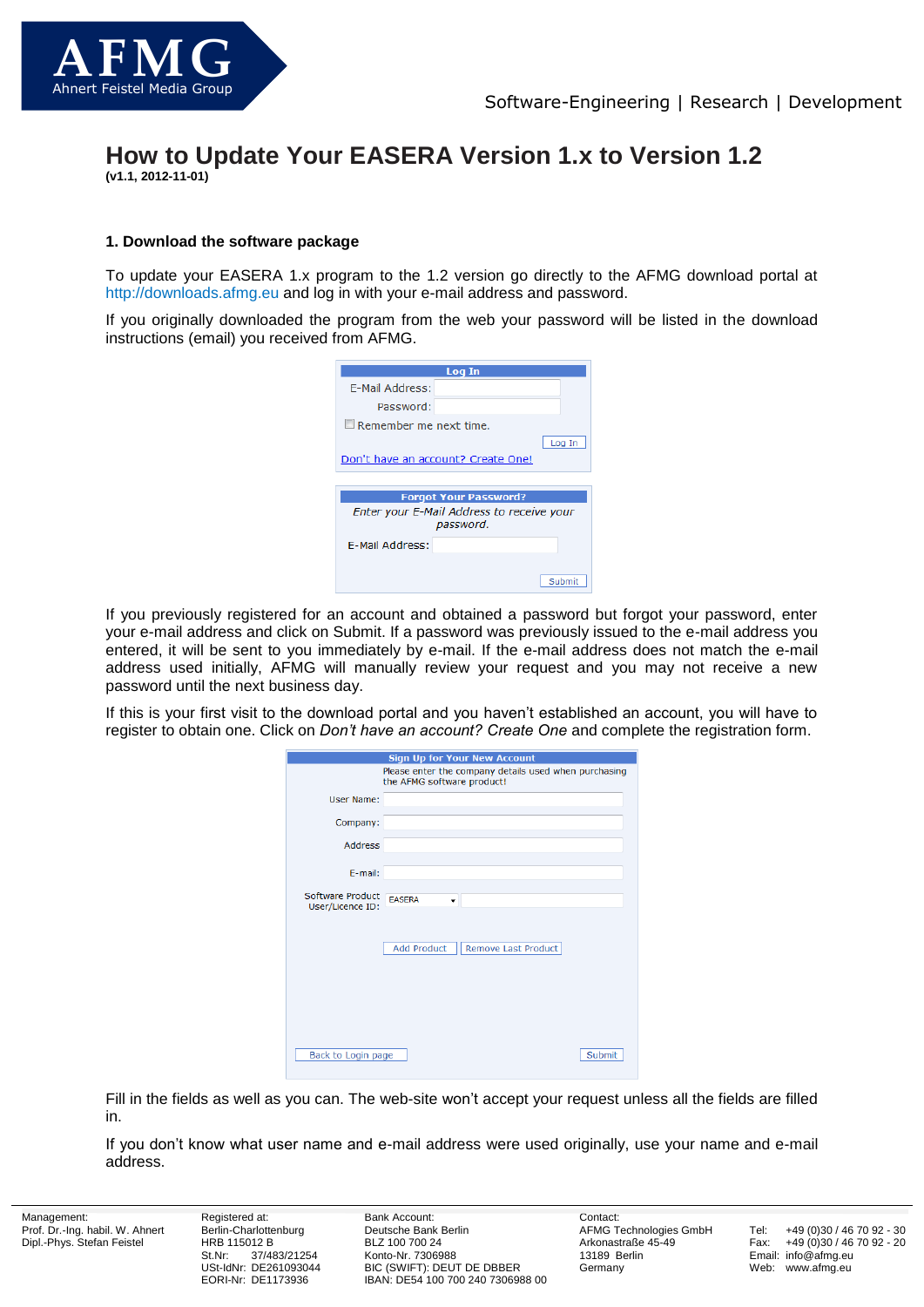

If you don't know your User ID number check the download instructions (email) you received from AFMG or the CD jewel cases you received when you purchased the program.

If you can't find your User ID e-mail us at [support@afmg.eu](mailto:support@afmg.eu).

Once you have logged in, the Download Portal window shown here will open.

# **AFMG Download Portal** Log Out Logged In: SDA Change Your Account Data **EASERA EASERA Version 1.2.8 E** Program Setups Program Setup EASERA Subversion 1.2.8 **R.** Licence Guard Setups **D** Installation Information File Size: 88.62 MB File Date: 10/30/2012 Download Now For new installations please also download and install a Licence Guard from the Licence Guard Setups link on the left side of this page.

First download the Program Setup shown after selecting *Program Setups* under the **EASERA** heading on the left side of the page. Then select *License Guard Setups* and download the EaseraGuard setup archive for **version EASERA 1.2** belonging to your EASERA User ID. If an EaseraGuard setup archive for **version EASERA 1.2** is not shown, then e-mail us at [support@afmg.eu](mailto:support@afmg.eu) and request that we create one. This will normally happen by the next business day.

You should also download the EASERA Installation Information PDF found by selecting *Installation Information* and read the installation instructions.

If you have a licensed version of the program installed, **it will be necessary to upload the license before the update installation.** You will lose your license if you do not complete this step before installing the new version of EASERA. Your license will be uploaded to our secure server. After the update installation is completed succesfully you will be able to download it again to your machine. To install and license EASERA proceed as follows.

## **2. Install the software package**

Unpack the downloaded EASERA setup archive completely, locate Setup.exe and run it. Notice that the installation process requires local administrator rights. After a little while the EASERA Setup Welcome window will be displayed. Click Next.

If there is a version of the program already installed, the EASERA License Migration dialog shown below will be displayed. This dialog gives you a last chance to upload your EASERA license before the installation is performed. New EASERA users performing a fresh installation will not see this dialog and will see the license agreement and can proceed with Step 2 below.

If you have not uploaded your license yet, select *Quit installation process …* in order to upload the license. The setup will be closed and a message will appear, warning you once more that you need to upload the license before the update. Afterwards, a new window showing you the EASERA Guard location will be opened. *Run EaseraGuard* and click *Upload License*. You will need internet access in

Registered at: Berlin-Charlottenburg HRB 115012 B<br>St Nr: 37/48 37/483/21254 USt-IdNr: DE261093044 EORI-Nr: DE1173936

Bank Account: Deutsche Bank Berlin BLZ 100 700 24 Konto-Nr. 7306988 BIC (SWIFT): DEUT DE DBBER IBAN: DE54 100 700 240 7306988 00 Contact: AFMG Technologies GmbH Arkonastraße 45-49 13189 Berlin Germany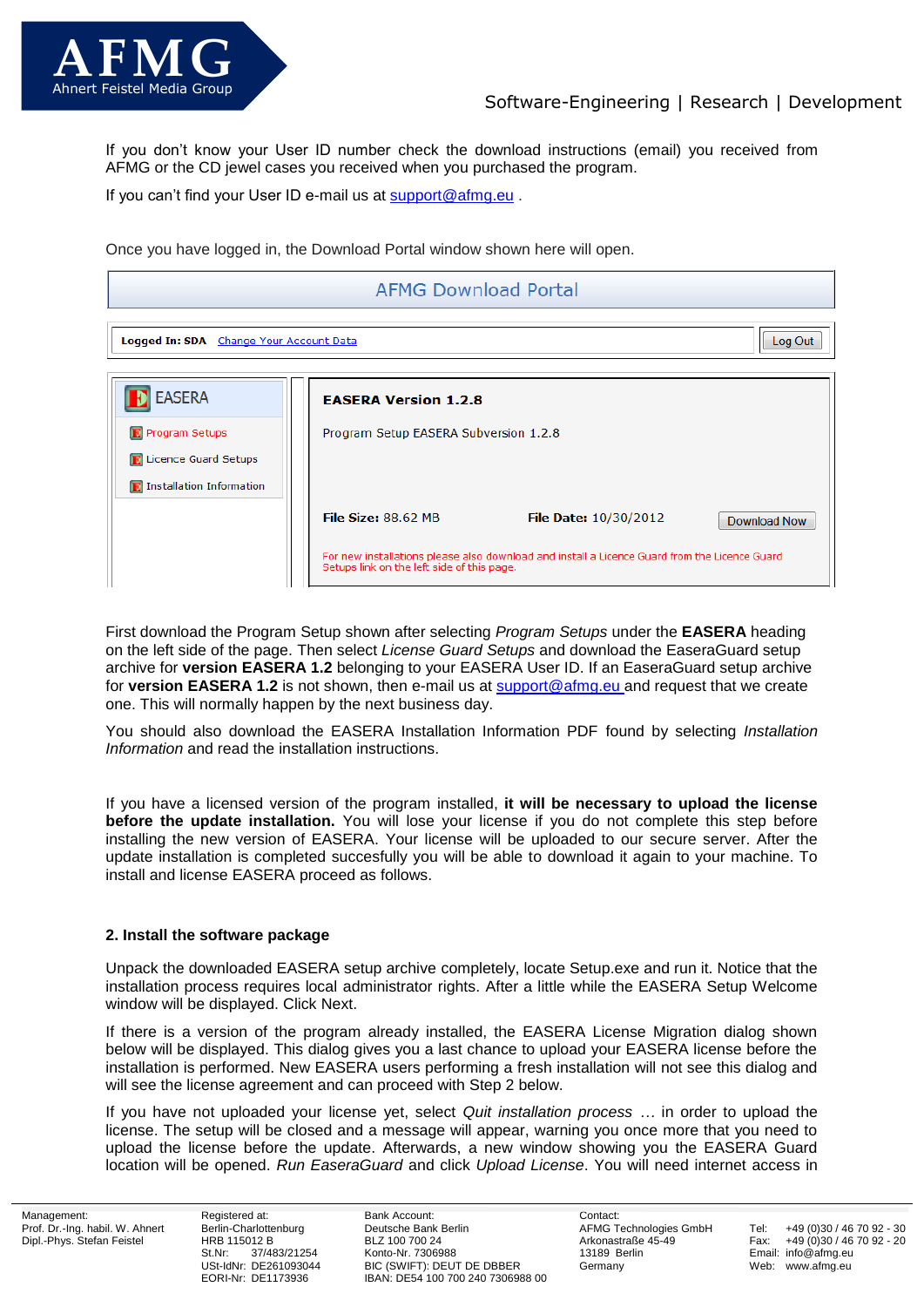

# Software-Engineering | Research | Development

order to upload the license. After having successfully uploaded your license, run the EASERA installation setup (Setup.exe) again to proceed with the installation.

| $\mathbf{x}$<br><b>EASERA 1.2 Setup</b>                                                                                                              |                                           |                                                             |                                  |                                            | الكاريب                            |  |
|------------------------------------------------------------------------------------------------------------------------------------------------------|-------------------------------------------|-------------------------------------------------------------|----------------------------------|--------------------------------------------|------------------------------------|--|
|                                                                                                                                                      |                                           | « Program Files (x86) > SDA > EASERA 1.0 > EASERA100        | $\mathbf{v}$ +                   | Search EASERA100                           |                                    |  |
| <b>EASERA License Migration</b>                                                                                                                      | Open<br>Organize v                        | <b>Compatibility files</b><br>Burn                          | New folder                       |                                            | FΠ<br>888 ▼                        |  |
|                                                                                                                                                      | <b>DET</b> Favorites                      | Name<br>ومستحرق والمستحدث والمرار                           | Date modified<br>--------------- | Type<br><u>. grepo respuesto anteriori</u> | <b>Size</b><br><b>Carl College</b> |  |
|                                                                                                                                                      |                                           | & Easera_GL.dll                                             | 17/11/2004 10:35                 | Application extens                         | 56 KB                              |  |
| An existing installation of EASERA 1.0 or 1.1 was detected. Before installing<br>EASERA 1.2 please upload your license to the AFMG server. After the | <b>4</b> Libraries                        | & EASERA MM.dll                                             | 01/12/2005 11:18                 | Application extens                         | <b>180 KB</b>                      |  |
| software installation is complete you will need to download the license again.                                                                       | $\triangleright$ $\blacksquare$ Documents | <b>E</b> EASERAADIV                                         | 16/12/2004 16:03                 | Application                                | 92 KB                              |  |
|                                                                                                                                                      | Music                                     | <b>EASERAAppendix</b>                                       | 02/03/2005 16:56                 | <b>PDF File</b>                            | 1.068 KB                           |  |
|                                                                                                                                                      | <b>Pictures</b>                           | <b>EaseraGuard</b>                                          | 23/02/2005 17:34                 | Compiled HTML                              | 86 KB                              |  |
| C There is no license installed. Any existing licenses have been uploaded.                                                                           | <b>Videos</b>                             | E EaseraGuard                                               | 23/02/2005 17:28                 | Application                                | 292 KB                             |  |
|                                                                                                                                                      |                                           | <sup>8</sup> EaseraLibTDS.dll                               | 28/11/2005 12:43                 | Application extens                         | 52 KB                              |  |
|                                                                                                                                                      | Homegroup                                 | <b>E</b> EASERAStartup                                      | 29/11/2005 12:12                 | Application                                | 920 KB                             |  |
| ⊙ Quit installation process now in order to upload the license. For this<br>click on "Next" and run EASERAGuard.exe .                                |                                           | & EaseraTDS.dll                                             | 27/11/2005 15:22                 | Application extens                         | <b>150 KB</b>                      |  |
|                                                                                                                                                      | Computer                                  | <sup>%</sup> Ftd2xx.dll                                     | 01/10/2004 03:04                 | Application extens                         | 57 KB                              |  |
|                                                                                                                                                      |                                           | <b>B</b> InitCrypKey                                        | 29/11/2005 14:41                 | Application                                | 20 KB                              |  |
|                                                                                                                                                      | <b>Gu</b> Network                         | o nsp.dll                                                   | 07/09/2000 14:04                 | Application extens                         | 112 KB                             |  |
|                                                                                                                                                      |                                           | hspa6.dll                                                   | 07/09/2000 14:06                 | Application extens                         | 1.396 KB                           |  |
| InstallShield                                                                                                                                        |                                           | <sup>®</sup> nspm5.dll                                      | 07/09/2000 14:06                 | Application extens                         | 1.304 KB                           |  |
| Cancel<br>< Back<br>Next >                                                                                                                           | Application                               | EaseraGuard Date modified: 23/02/2005 17:28<br>Size: 292 KB | Date created: 13/03/2012 10:48   |                                            |                                    |  |

If you have already uploaded your license, select *There is no license installed. Any existing licenses have been uploaded.* and press Next to proceed.

## **3. Choose the location for the Program and Data**

After accepting the license agreement, you will see the Chose Destination Folders for Program and Data dialog, as shown here.

| x<br>EASERA 1.2 Setup                                |                            |  |
|------------------------------------------------------|----------------------------|--|
| Choose Destination Folders for Program and Data      |                            |  |
| C Keep existing folder structure                     |                            |  |
| ● Use recommended folder structure                   |                            |  |
| C Use user defined folder structure                  |                            |  |
| Program Folder<br>C:\Program Files (x86)\AFMG\EASERA | Browse                     |  |
| Data Folder                                          |                            |  |
| C:\Users\Public\Documents\EASERA10Data<br>Browse     |                            |  |
| InstallShield                                        |                            |  |
|                                                      | Next ><br>Cancel<br>< Back |  |

In order to be fully compliant with the security guidelines of Windows Vista, Windows 7, and Windows 8, the folder structure of EASERA has been modified. From a practical perspective, it allows users with standard access rights (users that are not administrators of the computer) to use the program regularly and also to modify and manage EASERA User Data files, since they are now located by default in the Public Documents folder and not in the system root anymore. Previous versions of EASERA used to

Management: Prof. Dr.-Ing. habil. W. Ahnert Dipl.-Phys. Stefan Feistel

Registered at: Berlin-Charlottenburg HRB 115012 B St.Nr: 37/483/21254 USt-IdNr: DE261093044 EORI-Nr: DE1173936

Bank Account: Deutsche Bank Berlin BLZ 100 700 24 Konto-Nr. 7306988 BIC (SWIFT): DEUT DE DBBER IBAN: DE54 100 700 240 7306988 00 Contact: AFMG Technologies GmbH Arkonastraße 45-49 13189 Berlin Germany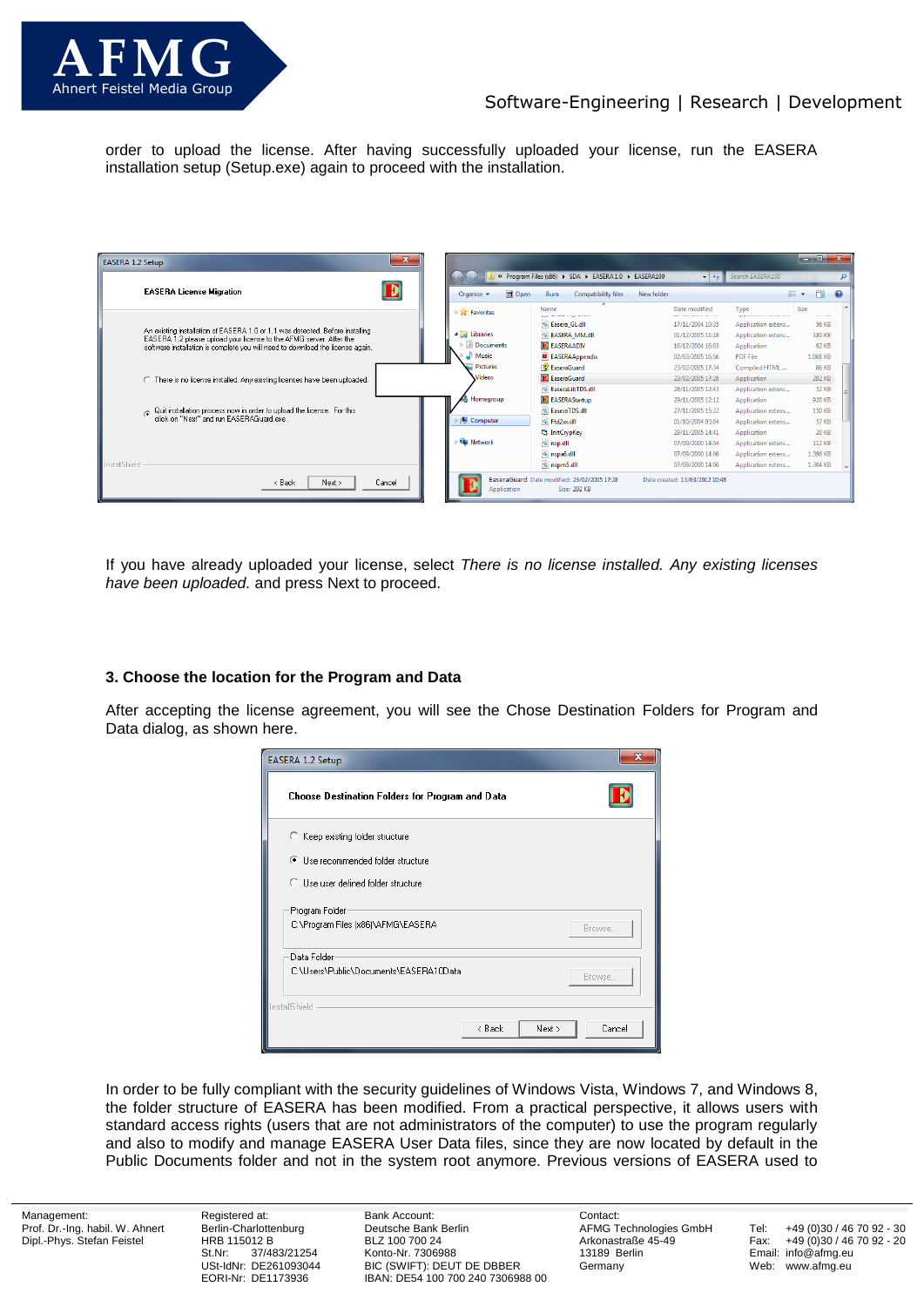

install these files under the C:\EASERA10Data folder. Folders in the system root are no longer accessible by standard users in Windows Vista and later. Thus, to allow other users of the computer to use EASERA User Data, read and write permissions to those folders must be given explicitly. This is also true for other program files.

Also, by default the computer administrator himself does not have administrator rights all the time, due to the User Account Control security feature of Windows Vista and later. This, in turn, would also generate errors because previous versions of EASERA were not able to access the necessary files even under an administrator account. The new file structure solves this and other related issues.

The table 1 below shows a comparison between old and new default paths:

Table 1: new vs. old registry entries

|                                | <b>EASERA 1.1 and before</b>  | <b>EASERA 1.2</b>                                                 |
|--------------------------------|-------------------------------|-------------------------------------------------------------------|
| <b>User</b><br><b>Data</b>     | [Measured Data Path]          | [Shared Documents] + \EASERA10Data\*                              |
| Program                        | [Program Path] + \EASERA100\  | [Program Files] + \AFMG\EASERA\EASERA100\                         |
| <b>App</b><br><b>Data</b>      | [Program Path]                | [All Users\Application Data] + \AFMG\EASERA*                      |
| <b>License</b><br><b>Files</b> | [Program Path] + \EASERAPATH\ | [All Users\Application Data] +<br>\AFMG\EASERA\Program\Settings\* |
| <b>Tools</b>                   | [Program Path] + \EASERAPATH\ | [Program Files] + \AFMG\EASERA\EASERAPATH\                        |

**We encourage you to use the new, recommended default locations,** as there is a trend towards that direction and in the near future Microsoft may not support the old folder structure anymore. This is especially important if you share your computer with other users. To comply with Microsoft security guidelines, just mark the check box *Use recommended folder structure*. It will suggest the new recommended paths for the installation that will succeed.

Note that if you would still like to keep the old locations for now, you can. For this, mark the check box *Keep existing folder structure*. You can also choose your preferred location by pressing *Use user defined folder structure*. EASERA will still work correctly under Windows Vista and later, even with users other than administrators, because the setup will automatically add write permissions to the chosen folders accordingly. This is defined on the dialog, Set Write Permissions, which will be shown next.

After marking *Use recommended folder structure* and pressing Next, the dialog Choose Options for Existing Data will ask you what you would like to do with existing measured data and configurations files. It might be that you already have e.g. some measured data saved that you would like to have directly accessible in the new data folders. You have the following three options to treat existing data:

- *Keep existing data only in the original folders.* This will install brand new user data files, such as the sample files, in the specified location while keeping the old ones in their original location. You can then remove the old data or transfer the files as desired manually.
- *Move existing files to the new folder structure.* Selecting this option will automatically move your user data files to the new specified location.
- *Copy existing files to the new folder structure and keep the original data folders as well.*  Selecting this also allows you to keep the files in their previous location as well as copying them to the new folder structure.

On the Set Write Permissions dialog you can choose to add write permissions only for you or for anyone who uses the computer. That is, selecting *Anyone that uses this computer (all users)* will guarantee that other users will also be able to run EASERA and manage its data. Selecting *Only for me (user name)* will only guarantee those rights for you. It may be that other users will not be able to access the Program and User Data files. It will depend on if the chosen destination folders were already being shared or not. Just bear in mind that in order to use EASERA, you or other users must have access permission to its files and folders.

Press Next to install EASERA and then finish the installation.